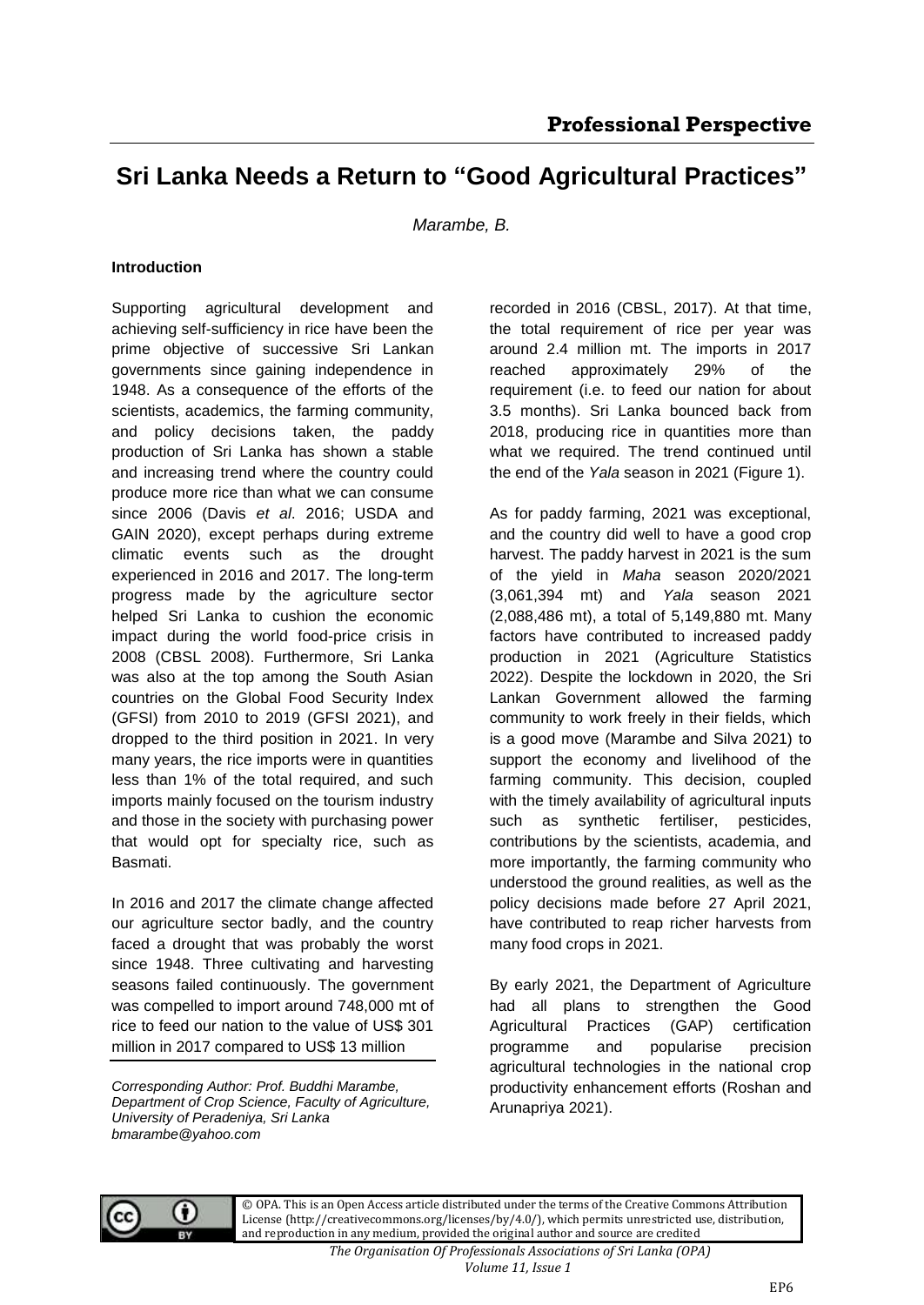

*Figure 1. Paddy production in Sri Lanka over a period of seven decades (Source: Rice Research and Development Institute, Department of Agriculture)*

Until the year 2021, the country's agriculture sector was moving in the correct direction with a vision, with experience from over seven decades of scientific research and development.

On 27 April 2021 (Cabinet Decisions, 2021 unpublished), the government decided to ban the importation of two critical categories of agricultural inputs, i.e. synthetic fertiliser and pesticides. This decision had some legal teeth for its implementation with the issue of an extraordinary gazette notification (No. 2226/48) on 6 May 2021. The import ban was made effective when the previous *Yala* season (March to September) in 2021 had just commenced, and some synthetic pesticides and fertilisers were already imported. Any remains of agrochemicals from *the Maha* season (October to February) of 2020/2021, and some imported later due to the efforts of the Ministry of Plantation and others, would have supported farming in the previous *Yala* season (2021).

The decision to ban the import of synthetic fertiliser and pesticides was finally revoked on 30 November 2021 by the Extraordinary Gazette No 2256/23. However, by the time the decision was revoked, the country had missed the opportunity for timely importation of the agricultural inputs before the dramatic price increase observed in the world market since October 2021. China, with a urea export share of 10% of the global trade, announced the suspension of fertiliser exports until June

2022. This is mainly to ensure availability of fertiliser in China amidst food security concerns (Baffes and Koh, 2021). The fertiliser supply concerns were further aggravated as Russia also announced restrictions on nitrogen and phosphate fertilizer exports for six months (Baffes and Koh, 2021), from 1<sup>st</sup> December 2021, resulting in soaring fertiliser prices in the world market. The Russian-Ukraine conflict has further aggravated this issue as at present.

### **The Current Situation**

The unpublished databases in Sri Lanka have made it more than evident that the national level paddy yield in Sri Lanka in the *Maha* season 2021/2022 will show a 40-45% drop compared to the average of the previous *Maha* season yields. The paddy harvest continues at the time of preparation of this article, and the losses are even expected to be more. The author attributes this yield drop to the efforts made to have a total shift from synthetic fertilisers to organic fertilisers rather abruptly, as envisaged by the politicians through policy directives. Knowing how organic fertiliser (solid or liquid) works on crops, the fate of organic matter in a tropical environment, and the fact that organic fertiliser alone will not be in a position to provide the required quantity of nutrients at the correct stage of growth of a crop (Meemken and Qaim, 2018), led to an obvious negative outcome. Most of the academia and scientists in Sri Lanka had no difficulty making reasonably accurate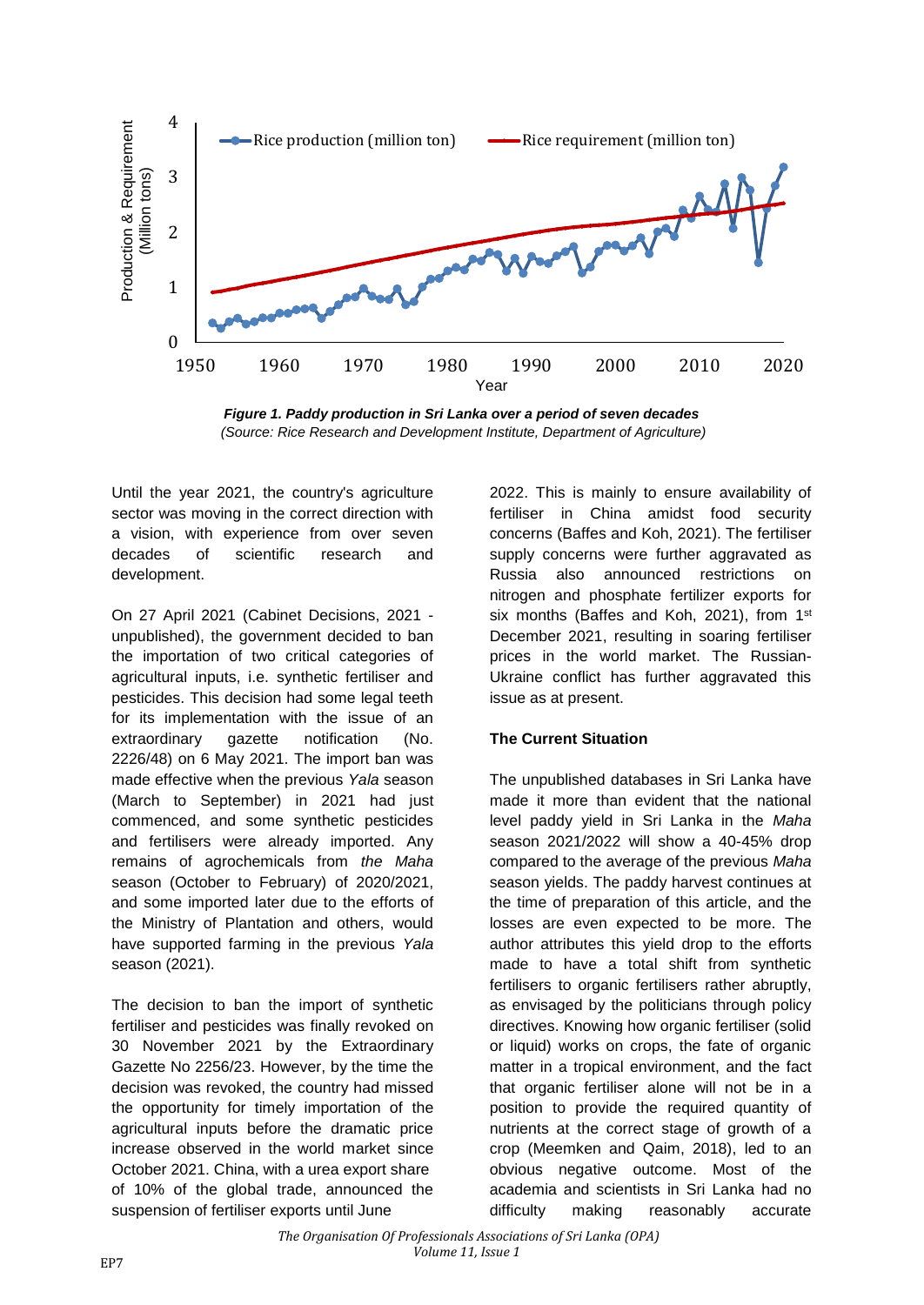predictions of yield losses beforehand owing to such reasons. Such efforts and scientific facts presented, unfortunately were not considered by the policymakers and their close associates.

The maize farming was doing quite well, producing more than 415,000 mt of maize from the 2020/2021 *Maha* season and more than 50,000 mt from the 2021 *Yala* season (CBSL 2022). However, the absence of synthetic fertilisers and pesticides during the *Maha* season 2021/2022 has resulted in maize production ending in a disaster. The scientists and practitioners now predict that the country will be producing a mere 60,000 kg of maize during the season, which is a massive drop compared to what the country achieved in the previous *Maha* season in 2020/2021.

At face value, the tea sector has performed well. The total made tea production in 2021 was 299 million kg (Forbes and Walker Tea Brokers, 2022), thanks to the excellent weather that prevailed and efforts made by the Ministry of Plantation to import some quantities of synthetic fertiliser. However, this 21 million kg increase experienced compared to 2020 was mainly coming from the tea production during the first five months (Table 1), before any impact of the unfortunate decision imposed. Sri Lanka should have produced around 320 million kg of made tea if not for the drawbacks experienced towards the latter parts of the year. In that scenario, Sri Lanka fell short of expectations; the made tea production during the last three months of 2021 was 12+ million kg lower than that of 2020 (Table 1). Had we sold tea even at a lower price of US\$ 2 (not to undermine the quality of Ceylon Tea), the additional foreign exchange earnings should have been around US\$ 25 million from the last three months of 2021 alone. The tea production in February 2022 has fallen by 20% of that of February 2020 to 18.16 million kg, the lowest monthly production ever recorded since 2009 (12.8 million kg; Forbes and Walker Tea Brokers, 2022).

The decision to continue with organic or "green agriculture" (President's Office 2021) does not make any scientific sense. Had the policy makers allowed agriculture to continue in the usual manner in the previous *Maha* season (2021/2022) without disrupting it, in the present economic crisis, the country would have been in a better position in terms of food security. The agriculture sector of Sri Lanka would have faced the *Yala* season of 2022 confidently under the changing global political scenario. At least, the country would have avoided the food import expenditure and the import cost of 'organic' fertilisers that did not comply with the standards set by the Sri Lanka Standards Institution. Entry of such substandard material could have done more harm to the Sri Lankan environment compared to synthetic fertilisers imported following the set standards.

This situation would make Sri Lanka a predominantly rice-importing country for the foreseeable future. Early this year (2022), the government decided to import 300,000 mt of rice from Myanmar (Cabinet Decision 2022), repeating the situation in the 1940s where we imported 60% of our rice requirement mainly from Myanmar to feed a mere 6 million population and was to receive one million mt of rice from China (Ref: Post-cabinet Press Conference held on 19 January 2022). These two requests alone account for more than 54% of the annual rice requirement of the country. The government has also opened up the trade for anyone to import rice. The Indian rice products were freely available now, even before the Indian credit line was approved recently.

### **The Way Forward**

If the objective is to minimise misuse (overuse, under-use, indiscriminate use) of synthetic fertiliser and pesticides, ensure food and environmental safety, reduce the cost of production, and enhance productivity, the near-perfect solution would be to adopt SLGAP-certification with full government patronage. The SLGAP-certification is free of charge and done by the Department of Agriculture (DOA) and the Department of Export Agriculture (DEA), unlike the costly third-party certification generally carried out for organic agriculture and organic farming. The country requires more trained staff to get this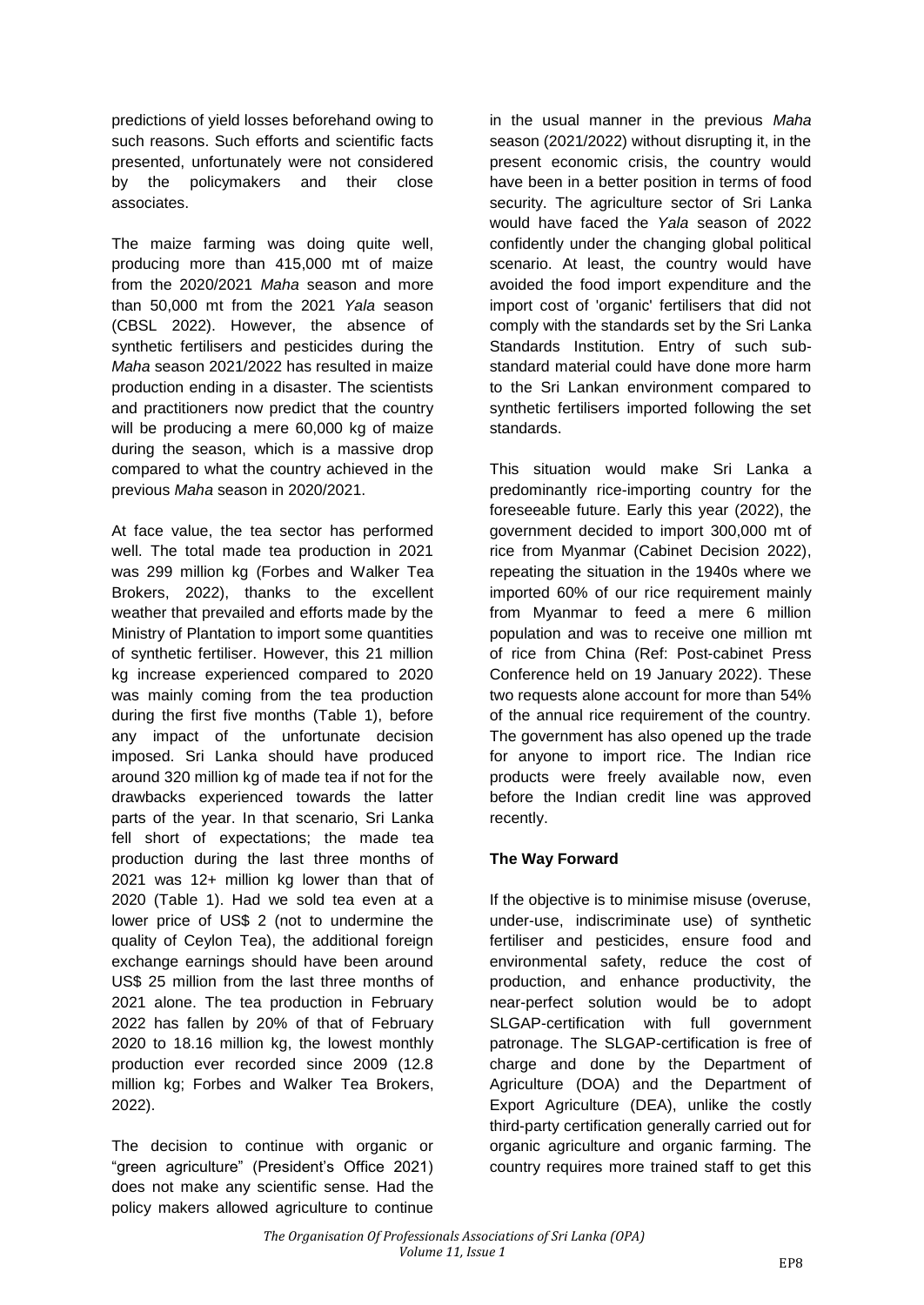## *Table 1. The monthly made-tea production in Sri Lanka during 2020 and 2021*

|              | <b>JAN</b>        | <b>FEB</b> | <b>MAR</b> | <b>APR</b> | <b>MAY</b> | <b>JUN</b> | <b>JUL</b> | <b>AUG</b> | <b>SEP</b> | <b>OCT</b> | <b>NOV</b> | <b>DEC</b> |
|--------------|-------------------|------------|------------|------------|------------|------------|------------|------------|------------|------------|------------|------------|
| Description  | 2020 (million kg) |            |            |            |            |            |            |            |            |            |            |            |
| High         | 5,000,699         | 4,366,890  | 3,295,665  | 3,964,026  | 6,660,337  | 7,157,374  | 5,794,315  | 4,047,227  | 4,123,627  | 4,451,673  | 5,391,251  | 6,420,313  |
| Medium       | 3,447,598         | 3,314,138  | 2,563,918  | 2,942,039  | 5,892,923  | 4,199,221  | 4,164,602  | 3,333,906  | 3,326,869  | 3,387,392  | 4,016,229  | 4,575,468  |
| Low          | 13,326,003        | 10,100,662 | 7,306,497  | 13,284,895 | 15,670,300 | 15,323,235 | 16,144,669 | 14,869,963 | 14,260,280 | 15,400,615 | 15,178,342 | 17,322,787 |
| Green Tea    | 164,633           | 166,708    | 114,632    | 74,008     | 134,572    | 167,801    | 175,826    | 176,107    | 199,752    | 217,718    | 221,205    | 185,884    |
| <b>TOTAL</b> | 21,938,933        | 17,948,398 | 13,280,712 | 20,264,968 | 28,358,132 | 26,847,631 | 26,279,412 | 21,910,528 | 21,910,528 | 23,457,398 | 24,807,027 | 28,504,452 |
|              | 2021 (million kg) |            |            |            |            |            |            |            |            |            |            |            |
| High         | 4,716,756         | 4,484,149  | 6,349,619  | 6,765,985  | 7,069,398  | 5,774,279  | 5,669,713  | 4,857,931  | 3.980,906  | 4,653,703  | 4,063,313  | 4,415,105  |
| Medium       | 3,250,149         | 3,529,846  | 4,884,624  | 5,392,857  | 5,801,776  | 4,352,372  | 4,675,307  | 3,734,310  | 3,560,430  | 3,902,276  | 3,137,608  | 3,102,325  |
| Low          | 14,911,473        | 14,200,275 | 16,930,375 | 17,234,904 | 17,282,615 | 15,556,888 | 15,565,360 | 14,864,098 | 14,782,095 | 15,205,413 | 12,647,820 | 12,705,183 |
| Green Tea    | 166,819           | 165,127    | 246,372    | 193,762    | 222,031    | 254,153    | 254,586    | 243,754    | 240,592    | 235,539    | 154,759    | 194,882    |
| <b>TOTAL</b> | 23,045,197        | 22,379,397 | 28,410,990 | 29,587,508 | 30,375,820 | 25,937,692 | 26,164,966 | 23,700,093 | 22,564,023 | 23,996,931 | 20,003,500 | 20,417,495 |

*Source: Forbes and Walker Tea Brokers (2022)*